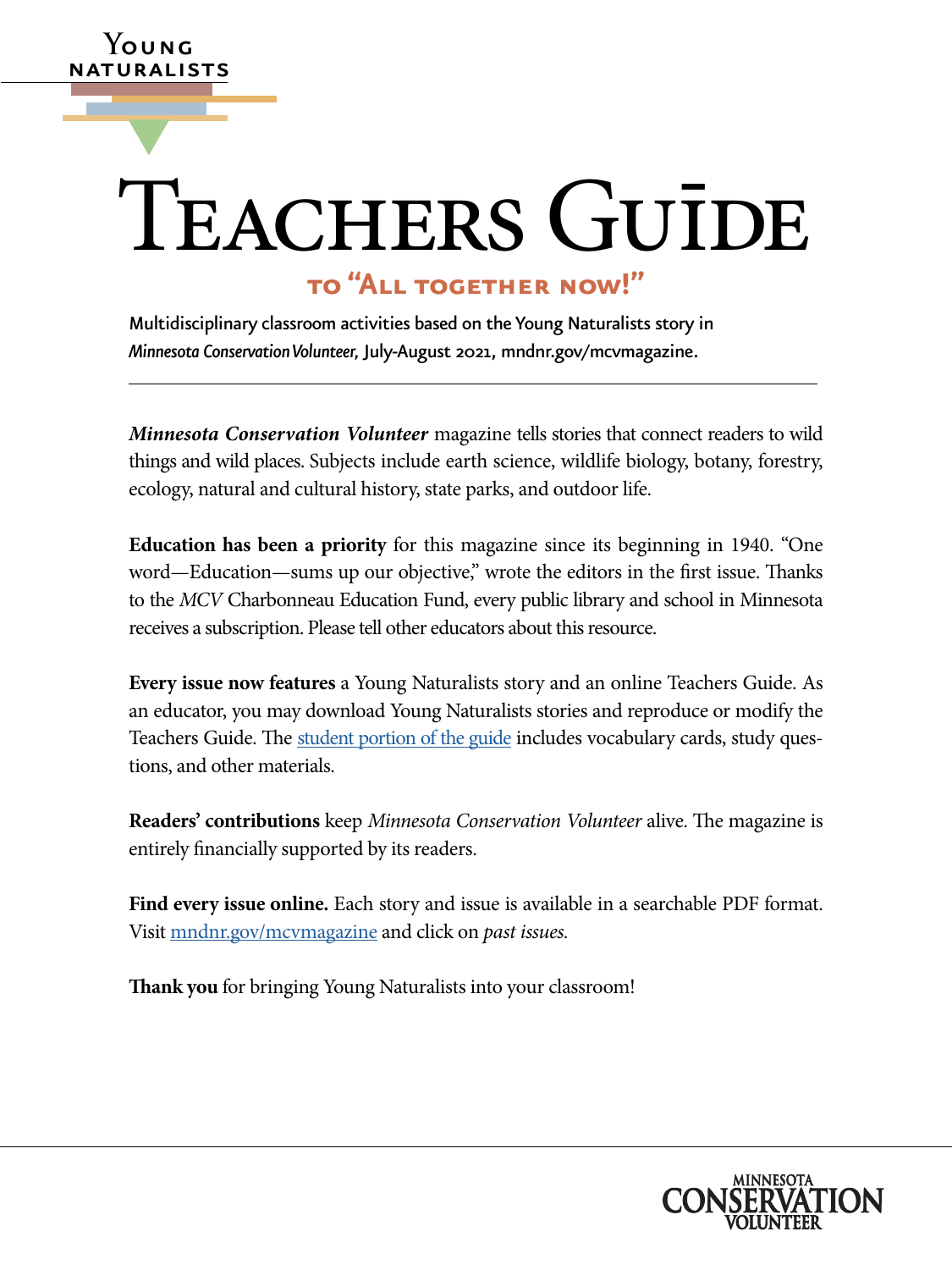## **"All Together Now!"**

Multidisciplinary classroom activities based on the Young Naturalists story in *Minnesota Conservation Volunteer,* July-August 2021, [mndnr.gov/mcvmagazine](http://www.mndnr.gov/mcvmagazine).



**SUMMARY.** Pelicans are among the largest birds in North America—and also among the most unusual. With their large, expandable bills, their soaring in squadrons, and their massive nesting colonies, they open the door to a whole new dimension of Minnesota bird life for those most familiar with robins, chickadees, and the like.

**SUGGESTED READING LEVELS.** Third through middle school grades

**MATERIALS.** KWL organizer; optional resources include dictionaries, video viewing equipment, Internet access art supplies, large map of the Americas, and other print and online resources your media specialist may provide.

**PREPARATION TIME.** 15–30 minutes, not including time for extension activities.

**ESTIMATED INSTRUCTION TIME.** 30–60 minutes, not including extension activities.

**Minnesota academic standards applications.** "All Together Now!" activities described below may be used to support some or all of the following Minnesota Department of Education standards for students in grades 3–8: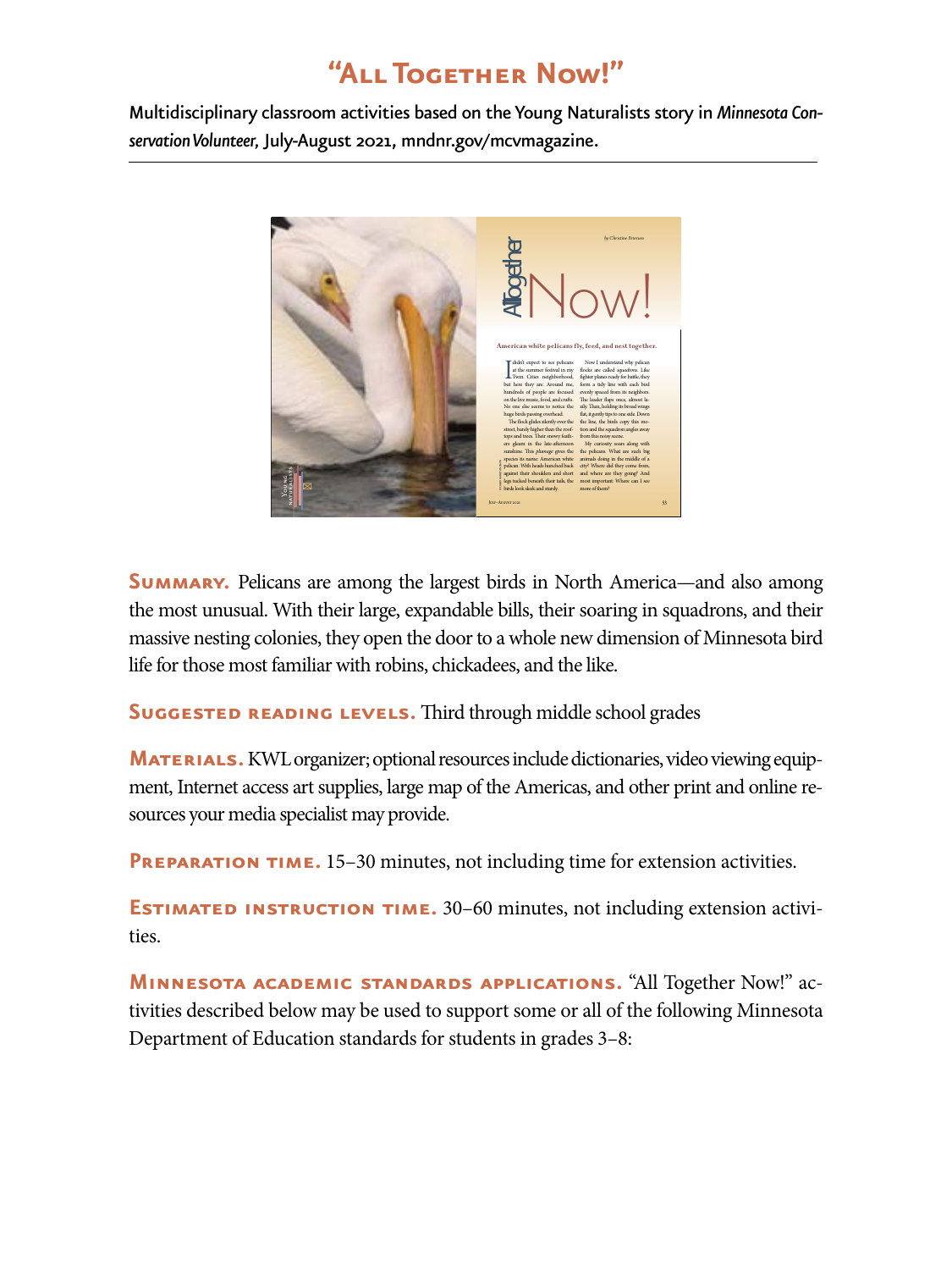#### **Science (\*coding is based on the 2019 commissioner approved draft of MN Academic Standards in Science)**

#### **Science and Engineering Practices**

1.Asking questions and defning problems

- 4. Analyzing and interpreting data
- 7. Engaging in argument from evidence
- 8. Obtaining, evaluating, and communicating information

#### **Crosscutting concepts**

2. Cause and efect

6. Structure and function

7. Stability and change

#### **Disciplinary Core Ideas**

Life Sciences 2: Ecosystems: Interactions, energy, and dynamics Earth and Space Sciences 3: Earth and human activity

#### **MATH**

Data Analysis (Benchmarks 4.4.1.1, 5.4.1.1, 7.4.1.1)

#### **Social Studies**

Citizenship and Government (Benchmarks: 4.1.1.1.1, 6.1.1.1.1.0)

#### **Arts**

Artistic Process: Create or Make (Benchmark 0.2.1.5.1, 0.2.1.5.1, 0.3.1.5.1, 4.1.3.2.1.,

4.2.1.2.1, 4.2.1.5.1, 6.1.2.2.1., 6.2.1.2.1., 6.2.1.5.1)

#### **English Language Arts**

Reading Benchmarks: Informational Text

Key Ideas and Details (Benchmarks 3.2.1.1, 3.2.2.2, 3.2.3.3, 4.2.1.1, 4.2.3.3,

6.1.2.2.1, 6.2.1.2.1., 6.2.1.5.1, 5.2.1.1, 5.2.3.3, 6.5.1.1, 7.5.1.1, 8.5.1.1)

Craft and Structure (Benchmarks 3.2.4.4, 4.2.4.4, 5.2.4.4; 6.5.4.4, 7.5.4.4,

8.5.4.4)

Integration of Knowledge and Ideas (Benchmarks 3.2.7.7, 3.2.8.8, 3.2.9.9, 4.2.7.7, 4.2.8.8, 4.2.9.9, 5.2.7.7, 5.2.8.8., 5.2.9.9, 6.5.7.7, 6.5.8.8, 7.5.8.8,

8.5.8.8)

#### **Writing Benchmarks**

Research to Build and Present Knowledge (Benchmarks 3.6.7.7, 3.6.8.8, 4.6.7.7, 4.6.8.8, 4.6.9.9, 5.6.7.7, 5.6.8.8, 5.6.9.9, 6.7.7.7, 7.7.7.7, 8.7.7.7)

#### **Speaking, Viewing, Listening and Media Literacy**

Comprehension and Collaboration Benchmarks 3.8.1.1, 4.8.1.1, 5.8.1.1, 6.9.1.1, 7.9.1.1, 8.9.1.1)

Presentation of Knowledge and Ideas (Benchmarks 3.8.4.4, 4.8.4.4., 5.8.4.4,

6.9.4.4, 7.9.4.4, 8.9.4.4)

#### **Language benchmarks**

Vocabulary Acquisition and Use (3.10.4.4, 4.10.4.4, 5.10.4.4, 6.11.4.4, 6.11.6.6, 7.11.4.4, 7.11.6.6, 8.11.4.4, 8.11.6.6)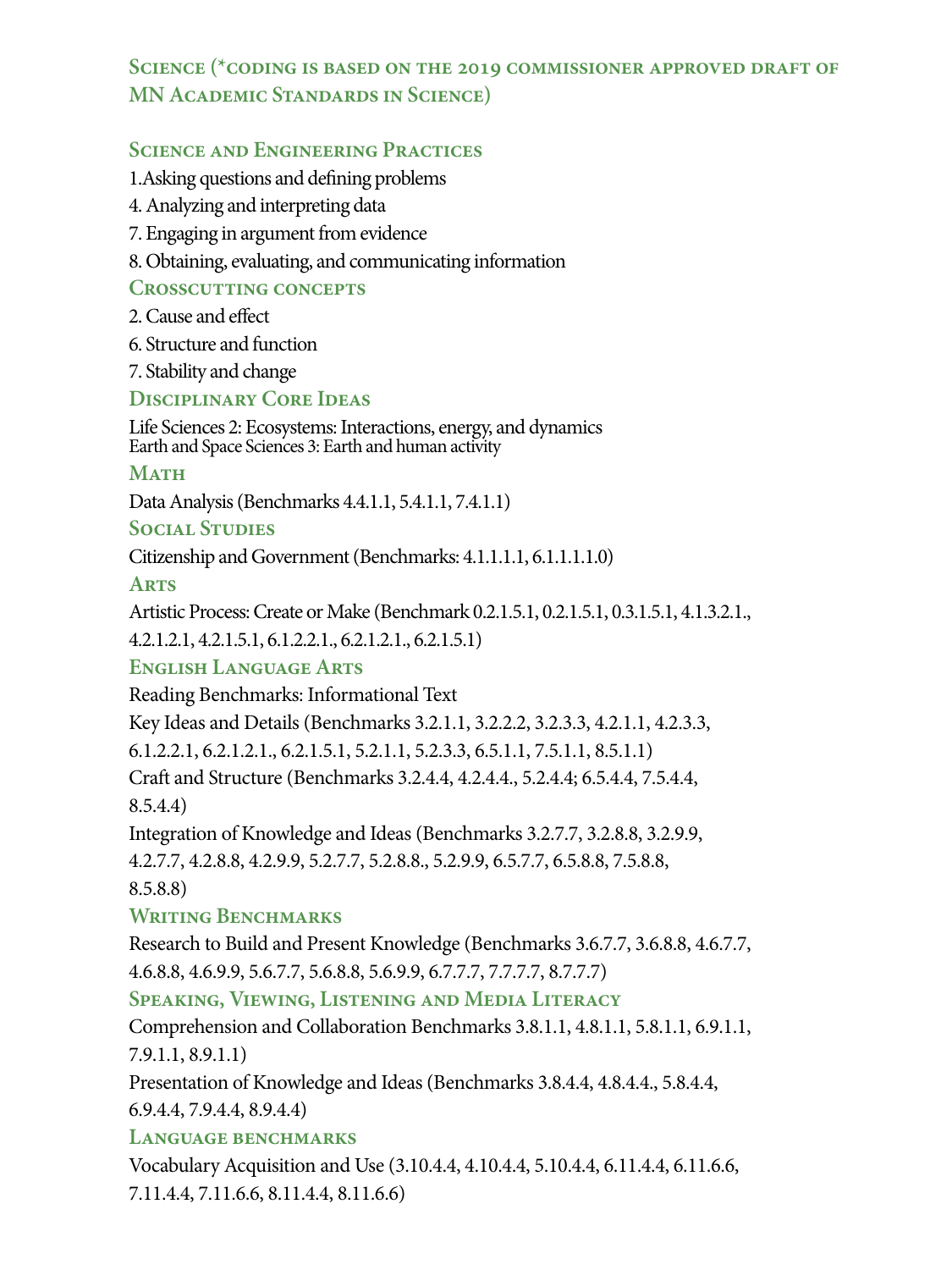**Reading benchmarks**: **Literacy in Science and Technial Subjects**  Key Ideas and Details (Benchmarks 6.13.1.1, 6.13.2.2) **Writing benchmarks: Literacy in Science and Technical Subjects**  Research to Build and Present Knowledge (Benchmark 6.14.7.7)

For current, complete Minnesota Academic Standards, see [www.education.state.mn.us](https://education.mn.gov/mde/index.html). Teachers who fnd other connections to standards may contact *Minnesota Conservation Volunteer*.

**PREVIEW.** Ask your students if they have ever seen or heard of a pelican. Let them share their thoughts and stories. Then divide them into small groups to do a KWL activity. Within the groups, have students describe what they know (K) about pelicans and what they wonder (W) about them. Give each student a  $copy of the organizer$  and encourage each to make notes</u> during the group discussion. As you read and discuss the article you can compile a list of what they learn (L) while reading the article and related materials and participating in extension activities.

**VOCABULARY PREVIEW.** You can find a copy-ready vocabulary list at the end of this guide. Feel free to modify it to ft your needs. Share the words with you students and invite them to guess what they think they mean. Tell them you will be reading a story that will help them understand these words so they can use them in the future! As your students encounter these vocabulary words in the story, you may want to encourage them to infer meaning using context clues, such as other words in the sentence or the story's illustrations. Students also could be encouraged to compare their inferences as to what the words mean with their earlier guesses and with the defnitions from the vocabulary list.

**STUDY QUESTIONS OVERVIEW.** Preview the study questions with your class before you read the article. Then read the story aloud. Complete the study questions in class, in small groups, or as an independent activity, or use them as a quiz.

**ADAPTATIONS.** Read aloud to special needs students. Abbreviate the study questions or focus on items appropriate for the students. Adapt or provide assistance with extension activities as circumstances allow.

**Assessment.** You may use all or part of the study guide, combined with vocabulary, as a quiz. Other assessment ideas include: (1) Ask students to describe what they learned about pelicans. See the "learned" list from your KWL activity. (2) Have students write multiple-choice, true-false, or short-answer questions based on the article. Select the best items for a class quiz. (3) Have students create posters, podcasts, or videos to share their new knowledge with others.

**EXTENSION ACTIVITIES.** Extensions are intended for individual students, small groups, or your entire class. Young Naturalists articles provide teachers many opportunities to make connections to related topics, to allow students to follow particular interests, or to focus on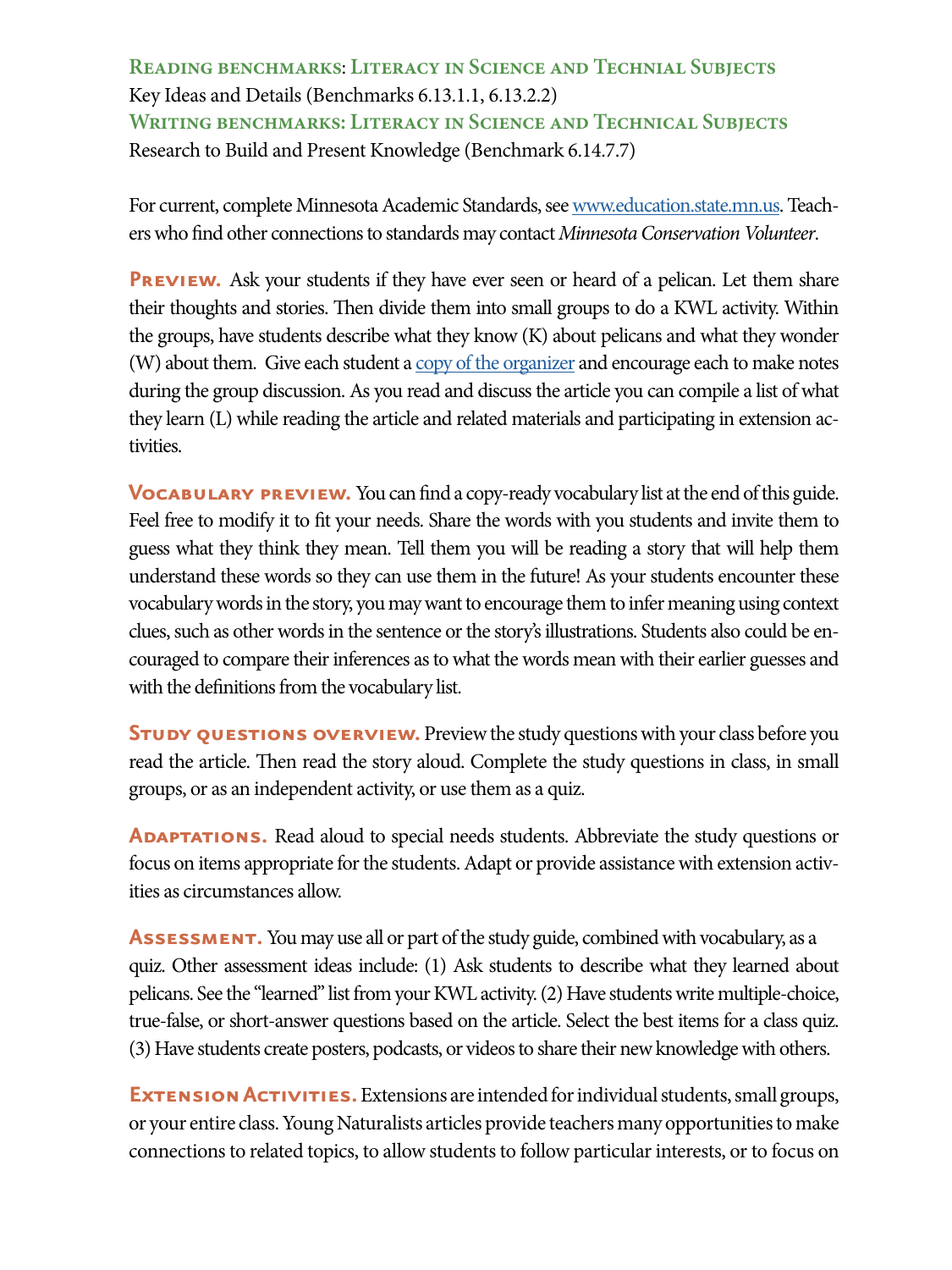specifc academic standards.

1. A pelican's wingspan can be up to 9-1/2 feet across. What are your students' "wingspans"? If appropriate for your circumstances, have students measure the distance between each other's fngertips. Use the numbers you gather to practice data gathering and recording, graphing by hand, using spreadsheet software to generate graphs, and calculating elementary statistics. What are the mean, median, and mode? Does the graph illustrate a normal distribution? Do your results change if each student is measured three times instead of just once, and the three measurements are averaged? Or students could select a bird of choice and look up its wingspan, sharing their data as a classroom and creating data summaries or graphs of the wingspans of the birds they researched. Depending on the birds students select, there may be the opportunity to discuss the infuence of an "outlier" on the mean, median, and mode of the dataset.

2. White pelicans were in the place we now call Minnesota long before European settlers arrived. Use the internet, interviews, and other resources to learn about the relationship between Native American Indians and pelicans.

3. The article shows pelicans and cormorants nesting together. Using the internet and interviews, fnd out why these two species share their space. What is the advantage to each? Are there any disadvantages?

4. The author of the article mentions the risk to pelicans from climate change, as their nesting habitat may be afected by drought and strong summer storms. Using the climate vulnerability map [provided by Audubon,](https://www.audubon.org/field-guide/bird/american-white-pelican) explore how the birds' vulnerability status changes with the diferent warming scenarios and across summer and winter seasons. What other climate threats face the American white pelican? Then scroll down on the site to select the whooping crane and explore how it may be afected under diferent warming scenarios. Which bird is more vulnerable to changes in climate? Ask students to speculate why that might be the case, given what they have learned about feeding and nesting characteristics of each species.

5. In the late 1800s, the demand for bird feathers for women's hats led to the decline of bird populations and even to the brink of extinction for some species of birds to the brink of extinction. Concerned citizens and conservationists took action, encouraging President Roosevelt to set aside Pelican Island on the Atlantic Coast of Florida. With the establishment of the frst national wildlife refuge on Pelican Island on March 14, 1903, Roosevelt created the National Wildlife Refuge System. Encourage students to learn more about the National Wildlife Refuge System and the role of citizens in its formation. Students could be prompted to locate refuges that are nearby or select a refuge and learn more about it. Students could make a brochure highlighting information about "their" refuge.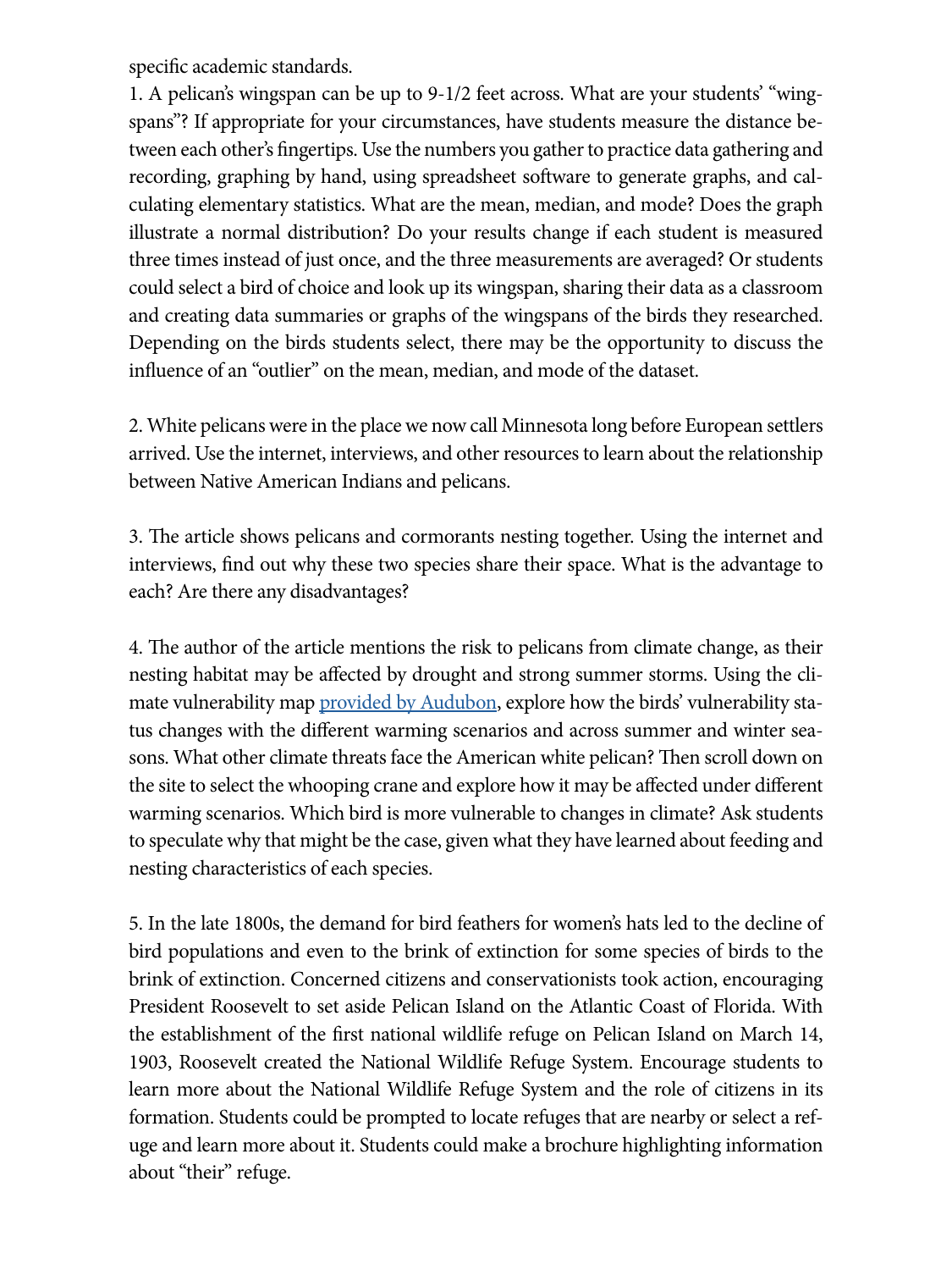6. Minnesota has a city and a river named afer the American white pelican (Pelican Rapids and the Pelican River in Otter Tail County). Minnesota also has 10 lakes that include "pelican" as part of their name. Ask students to fnd one of these lakes and learn a bit more about the lake and location. Students could be asked to imagine they own a resort on their Pelican Lake and have them design a small exhibit or poster or some other way of communicating to their resort guests some key facts about the pelican, as well as some suggestions for visitors that can help them enjoy viewing the pelicans without disturbing their habits nor habitat.

7. Minnesota Department of Natural Resources bird experts have analyzed eggs of American white pelicans in the Marsh Lake area. Ten percent of them were found to have oil and chemical dispersant on them. Have students put on their detective hats and dive into piecing together clues, using what they have learned about American white pelican and additional research to explain why this might be. (If you need them, you can fnd some clues by searching the internet using the search words "Minnesota," "pelican," and "oil.").

#### **Web Resources**

Check out the following if you'd like to dive deeper into some of the topics covered by this Young Naturalists feature.

**Minnesota DNR General Teacher Resources**  [Minnesota DNR Teachers' Resources](http://www.dnr.state.mn.us/education/teachers/index.html) 

**Pelicans**  [American White Pelican](https://www.dnr.state.mn.us/rsg/profile.html?action=elementDetail&selectedElement=ABNFC01010)  [All About Birds: American White Pelican](https://www.allaboutbirds.org/guide/American_White_Pelican/id)

**Video**  [American White Pelicans at Jay Cooke State Park](https://www.youtube.com/watch?v=F-aOm6nDbTk)

#### **Study questions**

1. Why is this story called "All Together Now"? **Because white pelicans do many things together rather than individually.** 

2. Why are focks of pelicans called squadrons? **a. because the birds are lined up like fghter planes** 

3. What happens when a fying pelican tips sideways? **It changes directions.**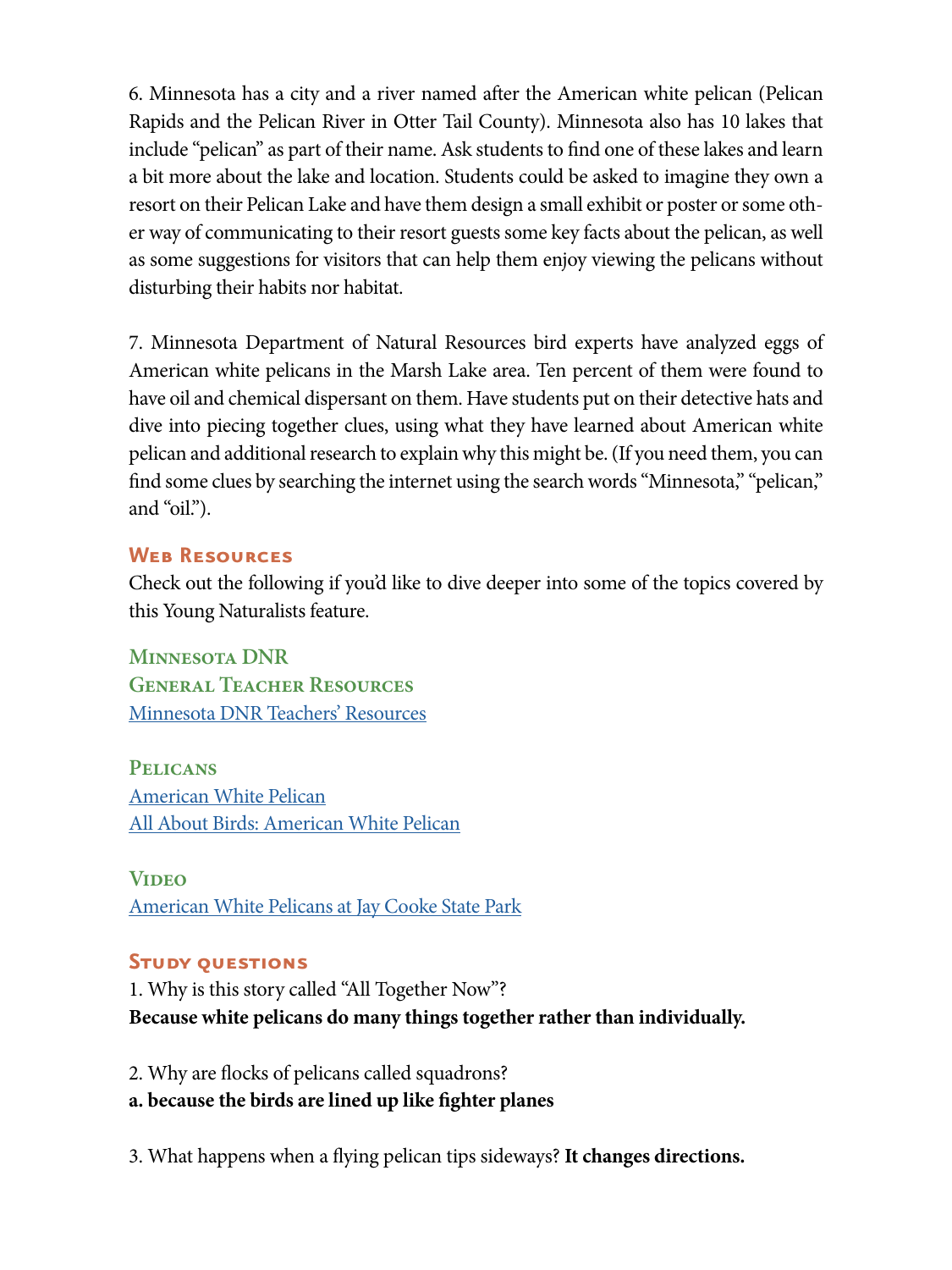4. True or false: A duck has a separate nose and mouth. **False. The story tells us that in all birds, the nose and mouth is combined to form a bill.** 

5. Which of the pelicans in the photos on pages 54 and 55 are ready to mate? How can you tell? The pelican on page 54 and the one on the left side of 55 area ready to mate. **You can tell because they have a hornlike structure on the top of their bills.** 

6. Name three things that make a pelican's bill unique. **Answers will vary, but may include it is very long, it is pointed like a broadsword, it has a pouch.** 

7. What are three ways a pelican uses its bill? **Answers will vary, but may include gathering food, gathering water, signaling they are ready to mate, gathering sticks and pebbles to make a nest, protecting their nest from other pelicans, pecking their way out of the egg.** 

8. The "neighborhood" in which pelicans nest is called a \_\_\_\_\_\_\_\_\_\_\_\_. **Colony** 

9. True or false: Pelicans nest in trees. **False. We read that pelicans make their nest out of a ring of pebbles and sticks to keep the eggs from rolling away, and we can deduce from that that they nest on the ground.** 

10. Why do pelicans cover their eggs with their feet? **To keep them warm.** 

11. Put these events in the life of a pelican chick in order from frst to last: The chick grows a downy covering **The chick grows feathers** The chick learns to swim The chick learns to fly

12. Match the event with the month: **April – pelicans lay eggs May – chicks hatch October – pelicans fy south** 

Challenge: A pelican's bill can hold up to three gallons of water. How many of your school lunch milk cartons would it take to fll it up? **Most school lunch milk cartons**  hold 8 ounces. There are 16 ounces in a pint, two pints in a quart, and four quarts in **a gallon. A three-gallon bill would hold 8 x 2 x 2 x 4 x 3 = 384 milk cartons!**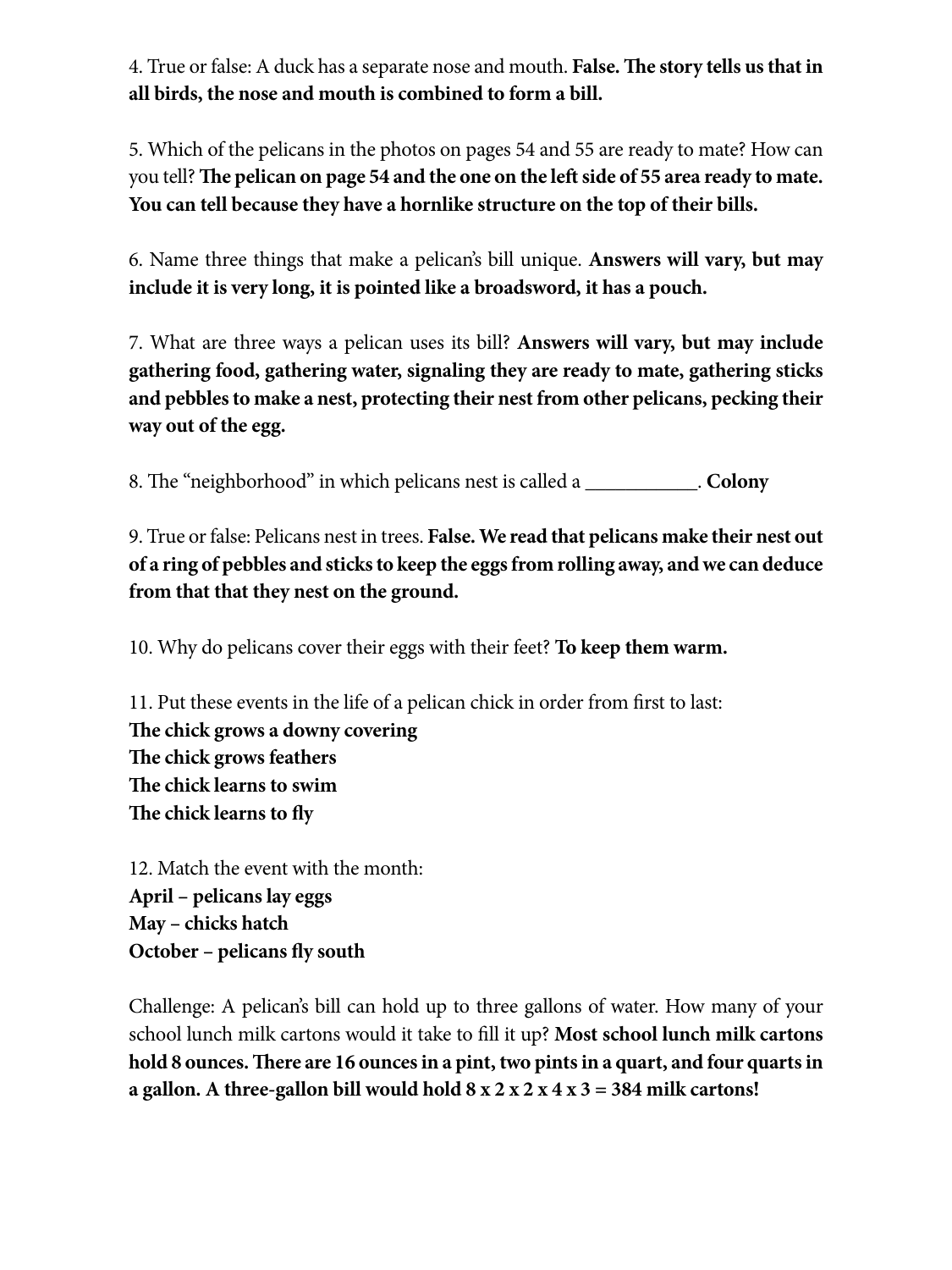#### **Minnesota comprehensive assessments answer key.**

- 1. What does the writer mean by "snowy feathers"?
- a. The birds' feathers were fluffy
- b. The birds' feathers were cold
- c. The birds' feathers were covered with snow
- d. The birds' feathers were white

2. The story describes how a pelican's bill is "wonderfully different" from the bills of other birds. Name three ways a pelican's bill is the same as those of other birds. **Answers will vary, but might include: it is attached to the front of their head, they use it to gather food, it has nostrils** 

3. Why would the Department of Natural Resources want to know how many pelicans there are in Minnesota? **Answers will vary; accept anything that's plausible, but encourage students to think about the value of tracking populations over time in order to help them thrive with humans as neighbors. So, for instance, if a certain place appears to be good habitat for pelicans, we might want to make sure it isn't developed. And if populations drop suddenly, we might want to fnd out why so we can take action to prevent populations from further plummeting.** 

4. During what month do pelican chicks usually hatch? **May** 

**5.** How much food does a pelican eat in a week? **A pelican eats 4 to 5 pounds of food in a day. Multiplying by 7, we get 28 to 35 pounds.** 

**6.** Why do you think pelicans choose islands for their nesting sites? **Answers may vary, but a likely reason is that their nests would be vulnerable to predators such as coyotes and foxes, and the islands are less likely to have such animals than a mainland nesting site would.** 

#### **Vocabulary list**

aerial – in or relating to the air broadsword – a sharp, heavy weapon with a wide blade census – survey colony – group habitat – the setting in which an organism lives immature – not grown up migrate – move from one place to another